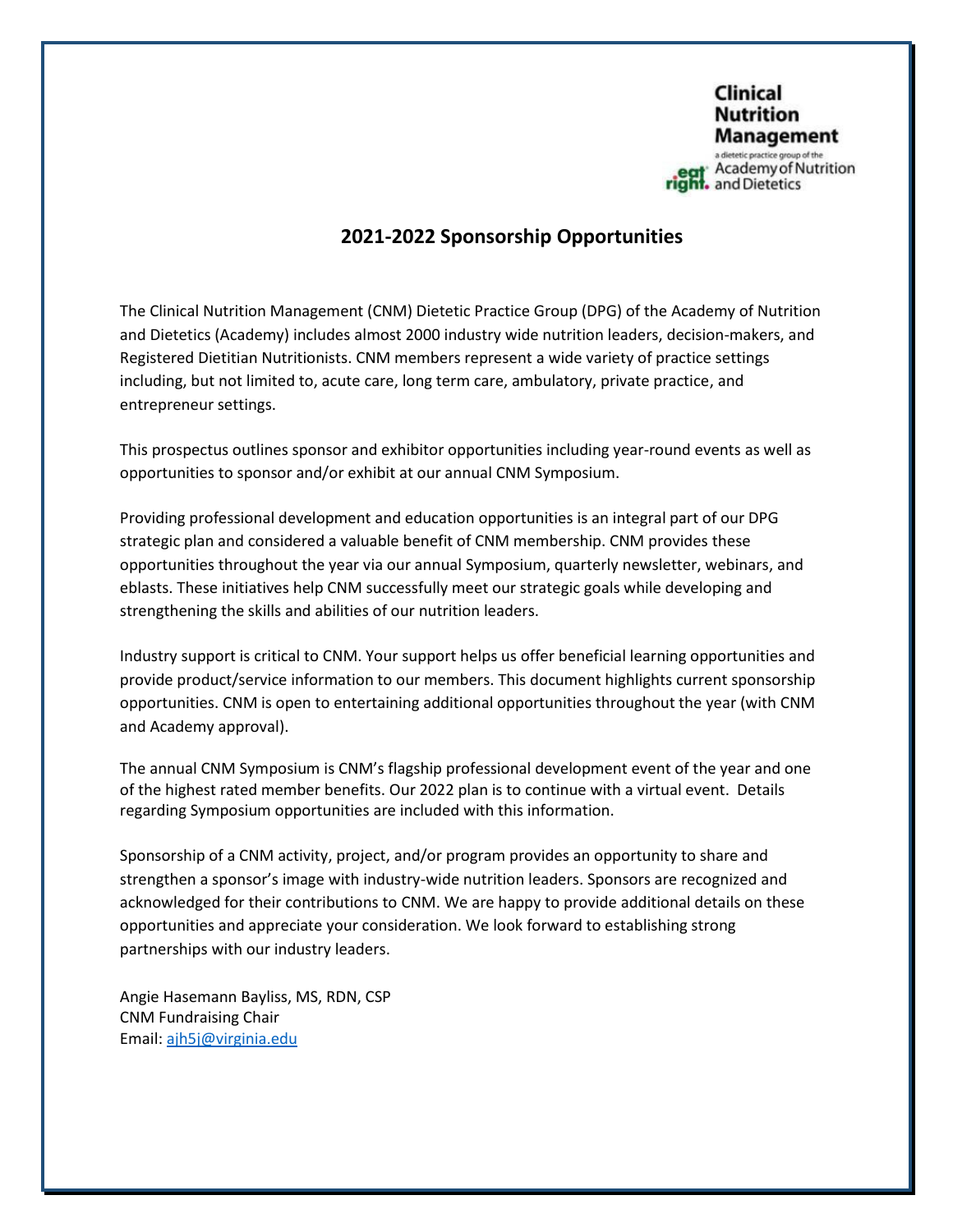## **2022 CNM Virtual Symposium March 24 and 31, 2022 Sponsorship/Support Opportunities**



In 2022, our virtual event will have the opportunity for sponsorship/support virtual exhibit listing. We encourage you to explore these options with our event app!

The app will be "live" by March 14<sup>th</sup> and will remain active through May 31, 2022. Registrants will be prompted to download the CrowdCompass app and engage before, during, and after our event. Details regarding the app can be found on the next page.

Sponsorship/support also includes a dedicated section during registration and on our website. Options include descriptions, logos, website links, and key personnel contact info.

We anticipate that the Virtual Symposium will exceed 350 registrants!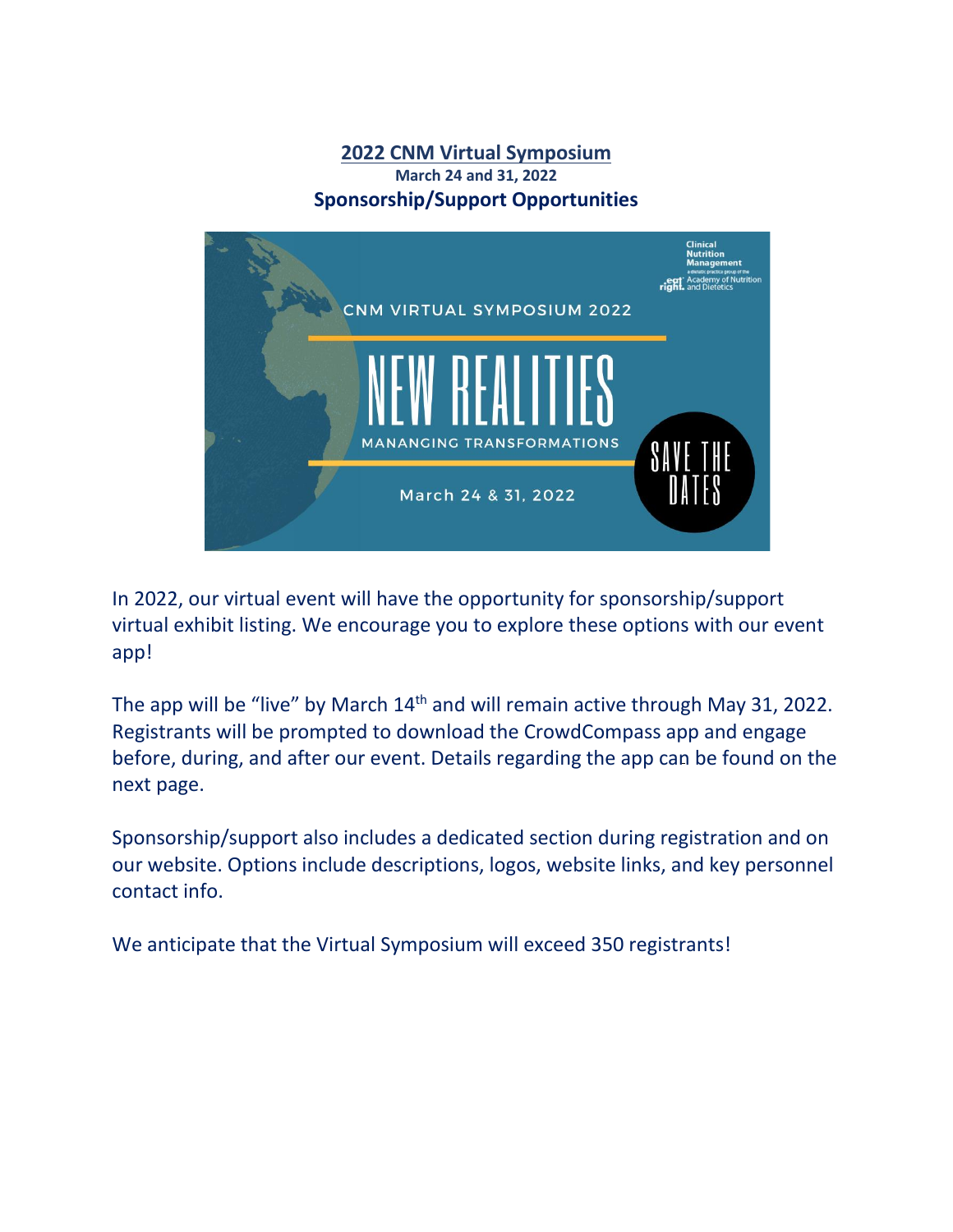# **App Nomenclature:**

| <b>What</b>                              |                                                                                                                                                         | <b>Details</b>                                   |                                                                                                                                                                                                                                   |                                                                                                                                                          |
|------------------------------------------|---------------------------------------------------------------------------------------------------------------------------------------------------------|--------------------------------------------------|-----------------------------------------------------------------------------------------------------------------------------------------------------------------------------------------------------------------------------------|----------------------------------------------------------------------------------------------------------------------------------------------------------|
| Splash page                              | INNO<br>DEFINING THE FUTURE OF<br>PREPAID COMMERCE TOGETHER                                                                                             | $\bullet$<br>$\bullet$<br>$\bullet$<br>$\bullet$ | Full-screen visual<br>appears when the<br>event is launched<br>Prime real estate with<br>a front-and-center<br>impression<br>Displays for up to 5<br>seconds<br>Every attendee using<br>the app sees the<br>sponsored splash page | This is an exclusive<br>opportunity.                                                                                                                     |
| <b>Banner</b> ads                        | 9:41 AM<br>1 0 100%<br><b>Event Guide</b><br><b>MGM GRAND</b>                                                                                           | $\bullet$<br>$\bullet$                           | Appears at the top of<br>the screen<br>Approximately 5<br>seconds of display time<br>each time they appear                                                                                                                        | Ads will appear<br>throughout the Virtual<br>Symposium.                                                                                                  |
| Sponsor and<br><b>Exhibitor listings</b> | 12:43<br>□<br>Q<br>Sponsors<br>U<br>American Express<br>員<br>AV Concepts<br>Crystal D Awards and Recognition<br><b>Destination Hotels &amp; Resorts</b> | $\bullet$                                        | By tier<br>Includes interactive<br>experience for<br>attendees to learn<br>more                                                                                                                                                   | Includes logo.<br>Platinum and Gold<br>sponsors can directly<br>access their listing to<br>modify and update<br>content.                                 |
| <b>Push notifications</b>                | Digging your<br>custom lanyard?<br>Head to Booth 202 to learn all<br>about Custom Lanyards, Inc.<br>Close<br><b>View Map</b>                            |                                                  | Messages sent directly<br>to event attendees'<br>mobile device                                                                                                                                                                    | Schedule specific<br>announcement times<br>and messages.<br><b>Push notifications</b><br>appear on an<br>attendee's screen even<br>if the app is closed. |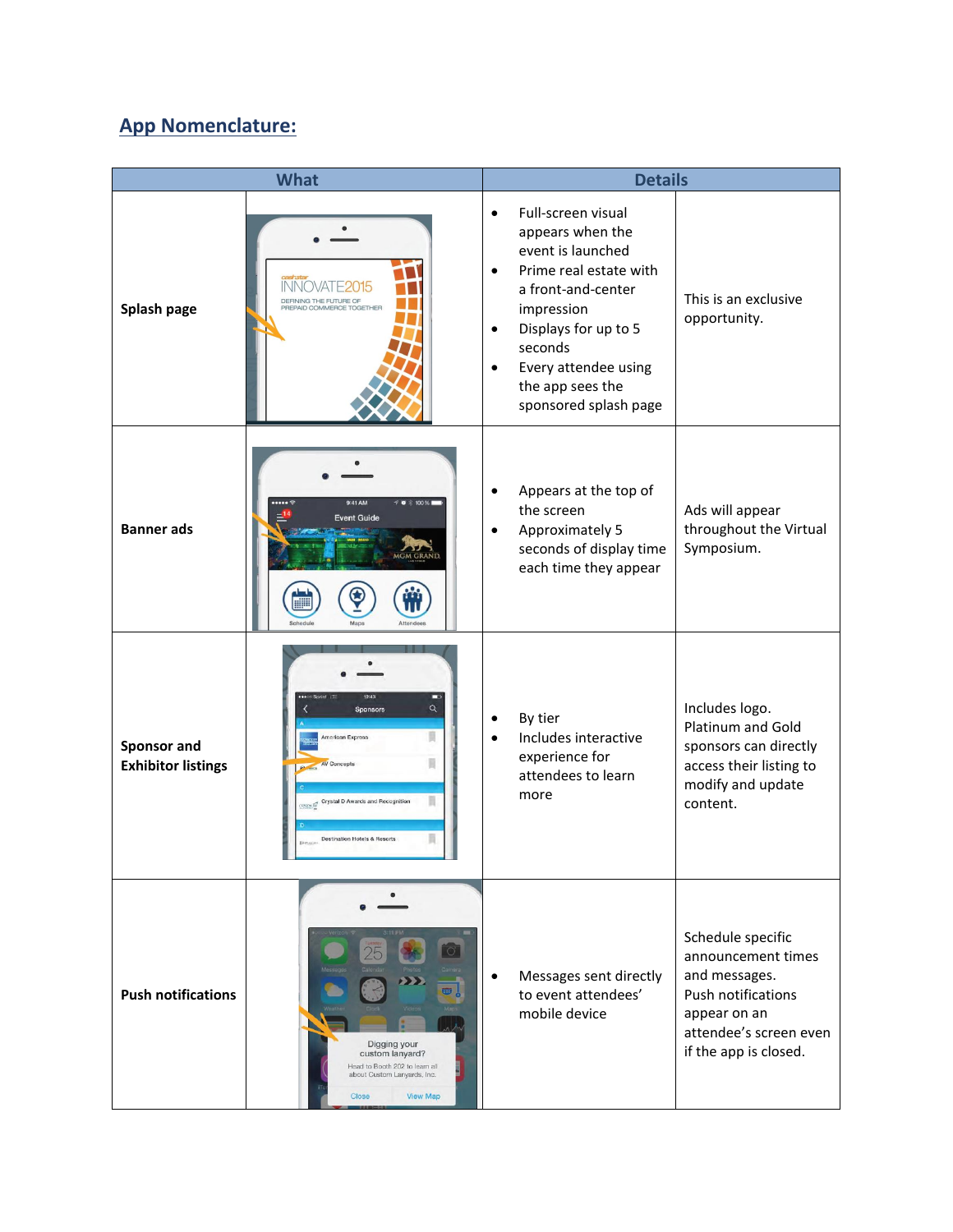## **Virtual Symposium Sponsor Opportunities**

*2022 Platinum and Gold Sponsors will receive a 20% discount on 2023\* Symposium Sponsor/Exhibitor Fees \*2023 Symposium is scheduled to be in-person in Raleigh, NC on April 27 th – 29th*

| Sponsorship<br><b>Opportunity</b> | <b>Sponsor</b><br><b>Investment</b> | <b>Sponsor Benefits</b>                                                                                                                                                                                                                                                                                                                                                                                                                                                                                                                                                                                                                                                                                                                                                                                                                                                                                                                                                                                                   |  |
|-----------------------------------|-------------------------------------|---------------------------------------------------------------------------------------------------------------------------------------------------------------------------------------------------------------------------------------------------------------------------------------------------------------------------------------------------------------------------------------------------------------------------------------------------------------------------------------------------------------------------------------------------------------------------------------------------------------------------------------------------------------------------------------------------------------------------------------------------------------------------------------------------------------------------------------------------------------------------------------------------------------------------------------------------------------------------------------------------------------------------|--|
| Platinum                          | \$7,500<br>*1 only<br>available     | • A 3-minute recorded video that will be available to all attendees on the<br>app. CNM DPG can work with the sponsor to create and record this<br>video by February 22, 2022.<br>• Recognition as we start each session.<br>• Full Symposium registration for up to six company attendees<br>• Sponsored eblast to all CNM members at a mutually<br>agreeable/available time (complete by May 31, 2022)<br>• Half-page advertisement in the CNM Spring 2022 newsletter (copy due<br>March 1, 2022)<br>• App benefits:<br>Exclusive splash screen promotion<br>$\circ$<br>Two banner ads<br>$\Omega$<br>Up to 3 linked documents (subject to Academy review)<br>$\circ$<br>Four push notifications (before and during the sessions)<br>$\circ$<br>• Sponsorship called out in up to 3 CNM member communications<br>(eblasts, social media)<br>• Contact information for all attendees (as permitted by the attendees)<br>• Listing in the 2021-2022 CNM annual report<br>• Complete metrics report from attendee app usage |  |
| Gold                              | \$5,000<br>$*_{3}$<br>available     | • Recognition as we start each session.<br>• Full Symposium registration for up to four company attendees<br>• Sponsored message as part of the News You Can Use to all CNM<br>members in April or May 2022<br>. Quarter-page advertisement in the CNM Spring 2022 newsletter (copy<br>due March 1, 2022)<br>• App benefits:<br>Two banner ads<br>$\circ$<br>Up to 2 linked documents (subject to Academy review)<br>$\circ$<br>Three push notifications<br>$\circ$<br>• Sponsorship called out in up to 3 CNM member communications<br>(eblasts, social media)<br>• Contact information for all attendees (as permitted by the attendees)<br>• Listing in the 2021-2022 CNM annual report                                                                                                                                                                                                                                                                                                                                |  |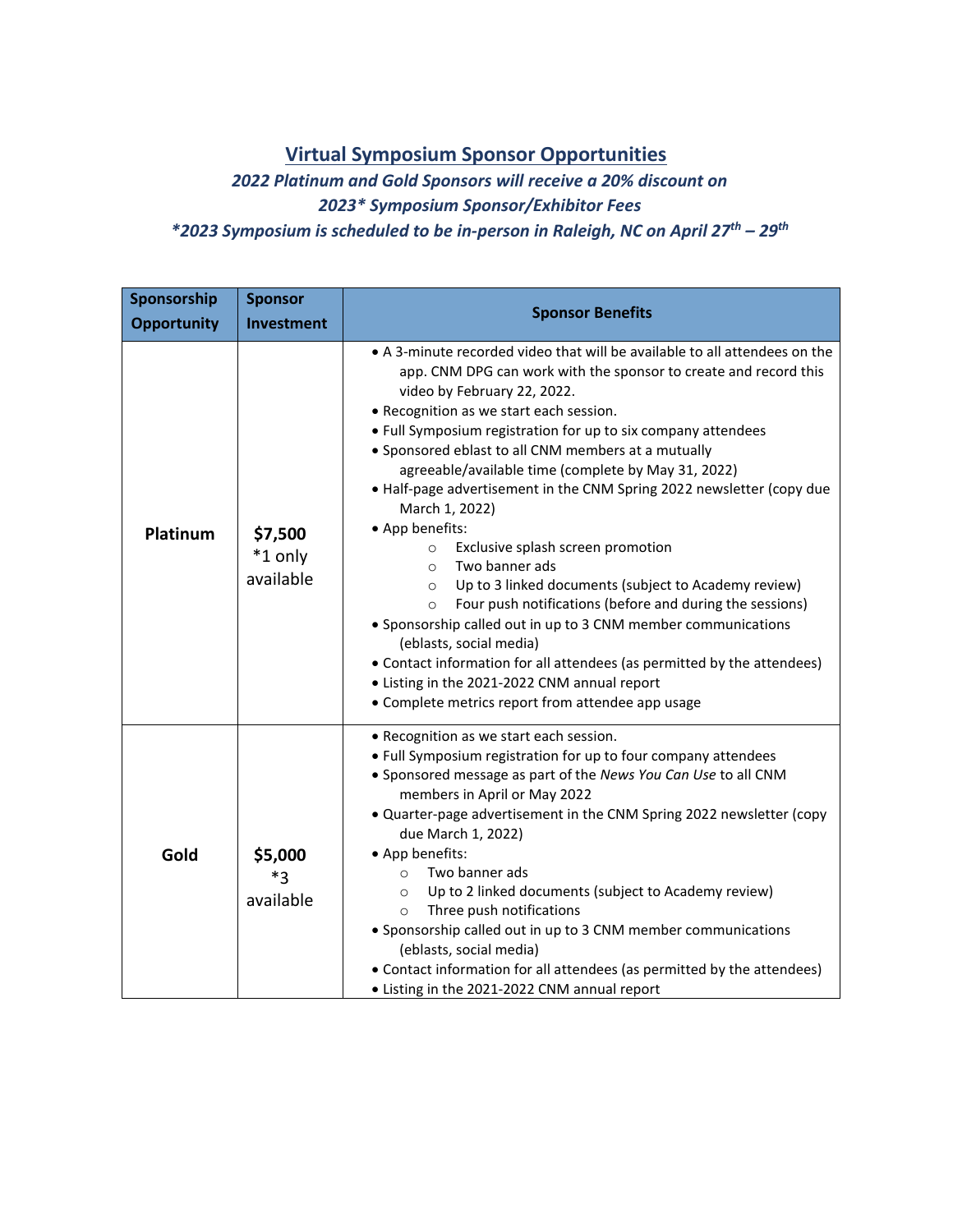# **Virtual Symposium Sponsor Opportunities**

| Sponsorship<br><b>Opportunity</b> | <b>Sponsor</b><br>Investment | <b>Sponsor Benefits</b>                                                                                                                                                                                                                                                                                                                                                                                                                                                                                                                                                                                                |
|-----------------------------------|------------------------------|------------------------------------------------------------------------------------------------------------------------------------------------------------------------------------------------------------------------------------------------------------------------------------------------------------------------------------------------------------------------------------------------------------------------------------------------------------------------------------------------------------------------------------------------------------------------------------------------------------------------|
| <b>Silver</b>                     | \$2,000                      | • Recognition as we start each session.<br>• Full Symposium registration for up to three company<br>attendees<br>• Sponsored message as part of the News You Can Use to all<br>CNM members in April or May 2022<br>• Sponsor listing in the CNM Spring 2022 newsletter<br>• App benefits:<br>One banner ad<br>$\Omega$<br>Two push notifications<br>$\circ$<br>Sponsor listing and logo<br>$\circ$<br>• Sponsorship promoted in one CNM member communications<br>(eblasts, social media)<br>• Contact information for all attendees (as permitted by the<br>attendees)<br>• Listing in the 2021-2022 CNM annual report |
| <b>Bronze</b>                     | \$1,000                      | • Complete metrics report from attendee app usage<br>• Recognition as we start each session.<br>. Full Symposium registration for up to two company attendees<br>• Sponsor listing in the CNM Spring 2022 newsletter<br>• App benefits:<br>One push notification<br>$\circ$<br>Sponsor listing and logo<br>$\circ$<br>• Sponsorship promoted in one CNM member communications<br>(eblasts, social media)<br>• Contact information for all attendees (as permitted by the<br>attendees)<br>• Listing (with logo) in the 2021-2022 CNM annual report<br>• Complete metrics report from attendee app usage                |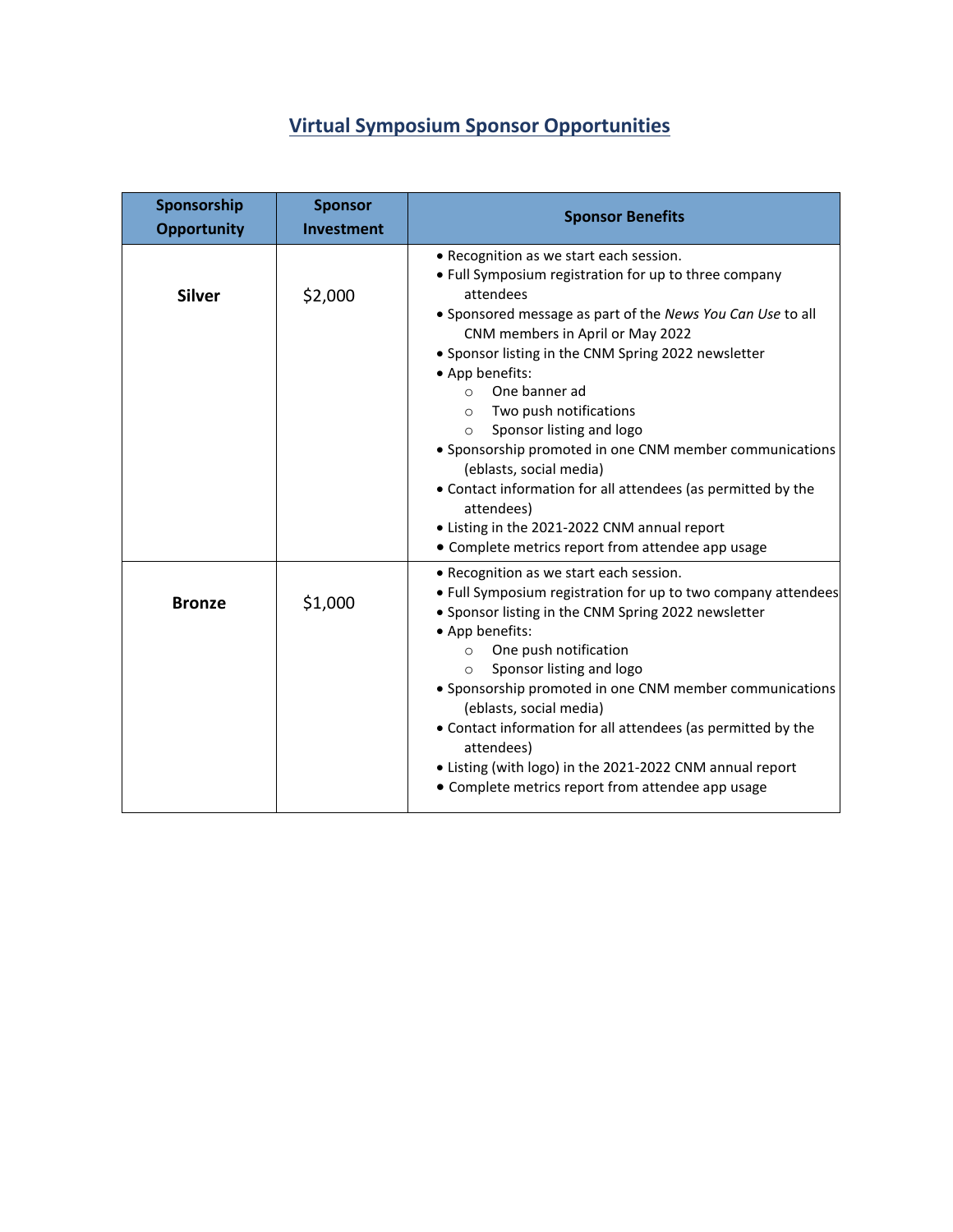## **Year-Round Communication Opportunities**



#### **Investment: \$500**

- o Up to 150 words with 3 hyperlinks
- o Logo and Ad (approximate size 300x300 pixels)



#### *Future Dimensions* **Advertisement:**

Quarterly publication providing research, quality, and leadership information in addition to professional continuing education (CPEU) credits in each issue. All editions are posted electronically [on the CNM DPG website,](http://www.dns.dpg.org/) which retains advertisements and hyperlinks within PDF indefinitely. Sponsor is responsible for providing PDF copy (no bleeds), subject to Academy/CNM review and approval.

#### **Investment (per issue):**

o Full page Advertisement (\$1,000); ½ page (\$500); ¼ page(\$300)

### **Sponsored Member Product Mailing**



CNM welcomes the opportunity to send product samples and/or information to all or geographic groups, subject to CNM/Academy review. Product samples and up to three handouts are sent in bulk to the CNM office for mailing. You can include information on providing product feedback or requesting additional samples (this includes a post-mailing email and survey, subject to review). Ideal

for new product launches to get your brand in front of influential Registered Dietitian Nutritionists who are decision-makers. We can geographically segment the mailing to a particular area and also segment by a total number of mailings.

• **Investment Fee:** To be determined, based on weight and size of materials to be mailed and number of recipients.

Estimated sponsor cost is \$25 –\$50 per recipient.

## **CNM Website Listing:**

The CNM website is devoted to providing information and resources for members. Sponsor has an opportunity to place an advertisement for one year.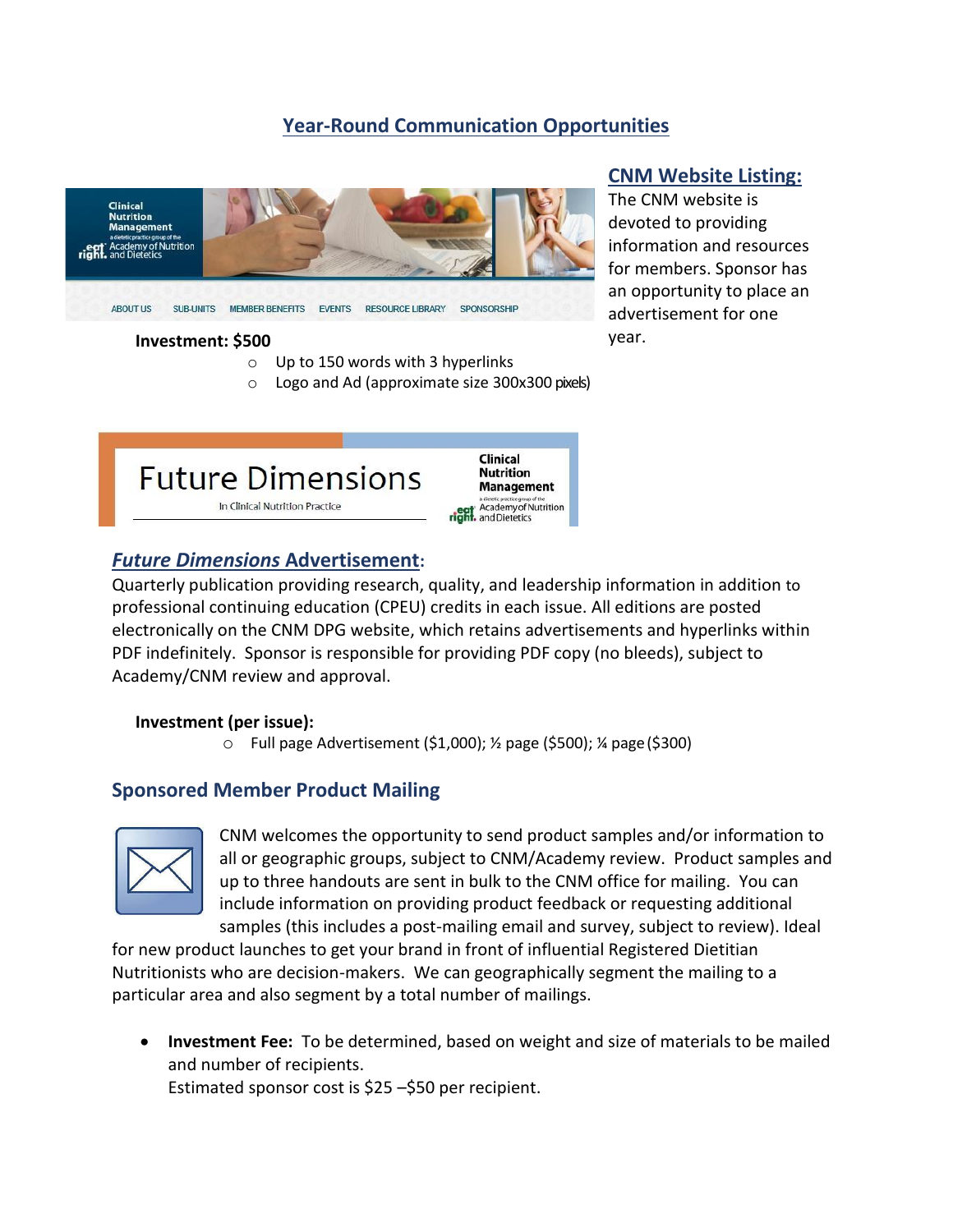**Clinical Nutrition Management Bolottr positive circ Academy of Nutrition**<br>Academy of Nutrition<br>and Dietetics <sub>ri</sub>ရူ





Clinical Nutrition Management DPG Virtual Symposium 2022



Interested in speaking at our 2022 Virtual Symposium or know someone who could speak to transformations in clinical nutrition management?

Begin by networting the complete speaker proposet information bene

#### **SUBATT HERE**

Speaker proposals are due next week on September 17, 2021

Have a question? Errett and

Join us for a Virtual Coffee Break Event!



Start your FNCER day with CNM and our virtual coffee!

Monday, October 18th at 9 a.m. C.T.

Breakout lopics molute pediatrics, coality improvement, informalics, CNM resources and journal club.

We're assuming a gift to the first 100 registrante! Don't oxisy!

**Plegador** huno

**Sponsored Eblasts:** Stand-alone eblast dedicated to sponsor content, sent to all CNM members and archived on the website for one year.

Includes up to 750 words, 2 graphics, 1 logo and 4 hyperlinks.

Copy is provided by sponsor in Word format and is subject to Academy/CNM review and approval. Copy is placed in one of CNM's existing eblast templates. Metrics (including open/read rate and click-through rates) available 2 weeks after the launch.

**Investment: \$2,000**

#### *News You Can Use***:** Monthly e-news

eblast sent to all CNM members. Sponsor can include content in this already scheduled eblast.

Includes up to 100 words within the *News You Can Use* eblast, one graphic, sponsor logo, and 2 hyperlinks.

Copy is provided by sponsor in Word format and is subject to Academy/CNM review and approval. **Investment: \$500**

Follow Us on Social Media! 6000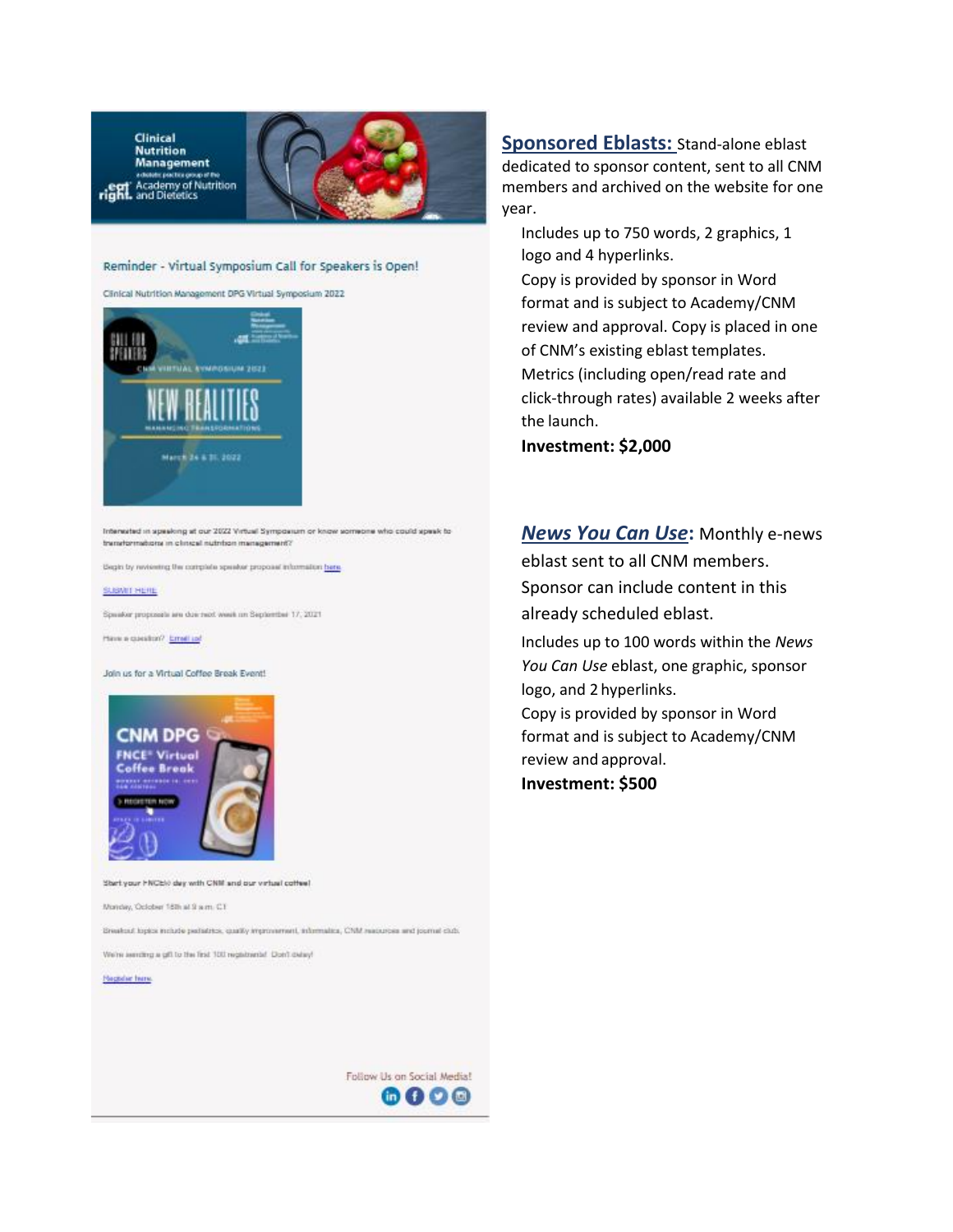## **Year-Round Other Opportunities**

**Webinars:** CNM conducts several educational webinars each year.

#### **Webinar – Your Topic**



Work with CNM DPG regarding content and speaker of your choice (subject to CNM DPG/Academy review and approval). This is a great way to highlight specific, science- and/or evidence-based research, or service outcomes. The webinar must be educational. Our webinars are promoted to all members via the website, eblast, and event calendar. Your name and logo will be a part of this promotion, as well as on a beginning and ending slide.

**Investment (per webinar): \$3,000 (plus any fees/costs the sponsor directly pays to the speaker)**

#### **Webinar – General Sponsorship**

CNM developed webinar. Topic aligned with our strategic plan. Support this initiative with your general sponsorship. Our webinars are promoted to all members via the website, eblast, social media, and event calendar. Your name and logo will be a part of this promotion, as well as on a beginning and ending slide.

**Investment (per webinar): \$1,500**